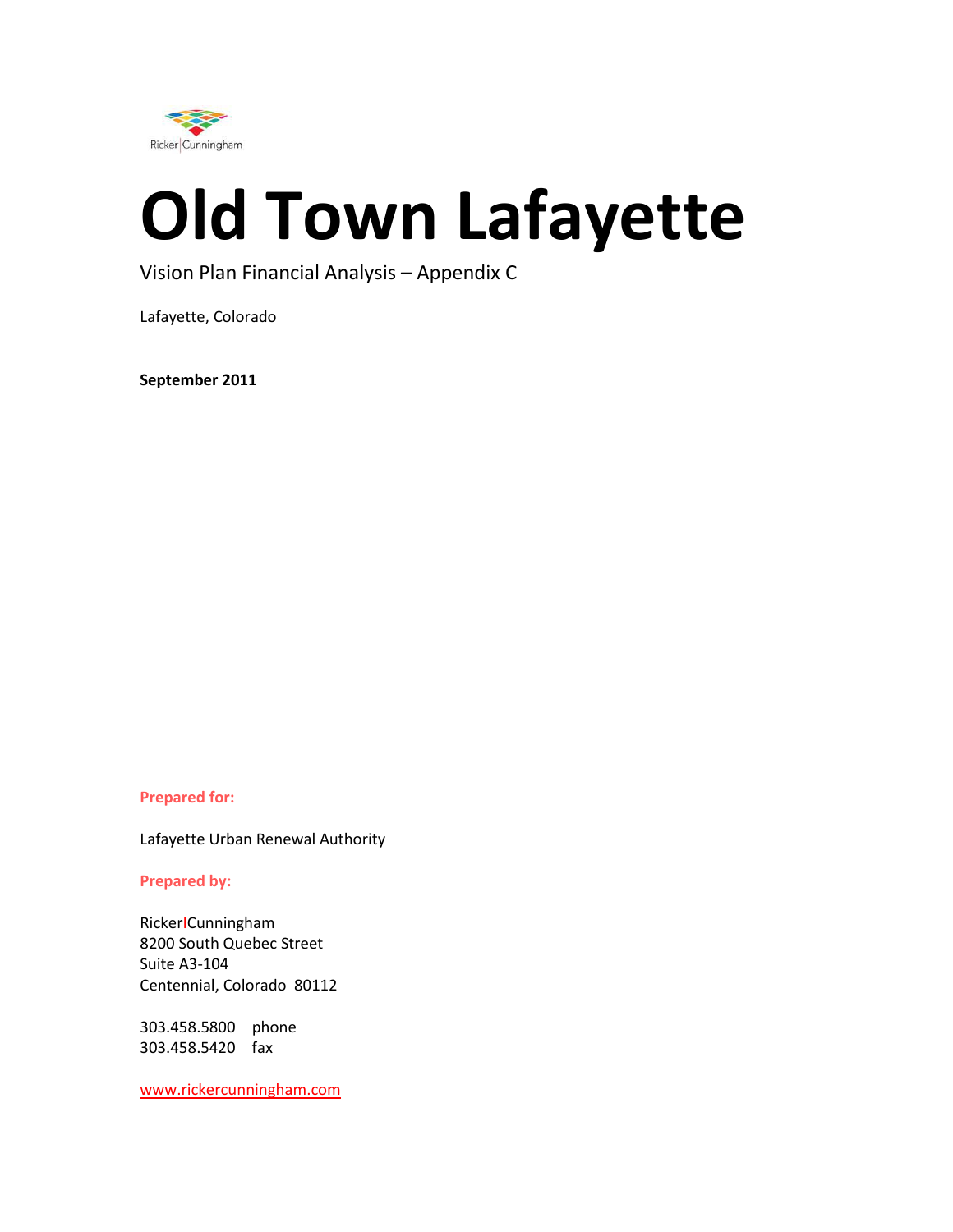

## **Old Town Lafayette Vision Plan**

Technical Memorandum

| TO:      | Lafayette Urban Renewal Authority<br>Lafayette City Council |
|----------|-------------------------------------------------------------|
| FROM:    | Anne Ricker                                                 |
| DATE:    | 19 September 2011                                           |
| SUBJECT: | Old Town Lafayette Financial Analysis                       |

Historically, the planning, financing and implementation of projects in the downtown market were the primary responsibility of public sector entities. The city was understood to have the largest and longest term interest and responsibility for downtown, making it the obvious lead in any revitalization or reinvestment effort. It was also understood to be the logical conduit for local, regional, state and federal funding sources. In Lafayette, while the public sector has been identified as playing a significant role in Old Town's renaissance, it will be equally important that the private sector, along with various advocacy groups, partner with them and assist them in their efforts. Leveraging of scarce resources will be essential as no one entity, either public or private, has the means alone to sustain a longterm downtown improvement effort.

As explained in the implementation discussion presented in the full document, the resources needed for Public Road are multiplicative – financial, regulatory, and policy – all of which translate into economic risk and return. Financial resources, in particular, will be essential for removing barriers to investment, capitalizing on market opportunities and leveling the redevelopment balance sheet.

Among the barriers contributing to economic inequities in the Study Area (as reported in the full document) are:

#### Financial Barriers

- Market demand, but limited sales volume (translating into below market rents)
- **Poor perception of Public Road by investment audiences**
- **EXECUTE:** Limited investment and / or reinvestment in properties
- Need for different funding sources capital, operational and maintenance
- **Few financial resources**
- **If** Inability to attract investors
- Existing urban renewal area with limited Tax Increment Financing (TIF) potential
- "Affordable heart high-value soul"
- Necessity for public spaces that do not generate direct revenue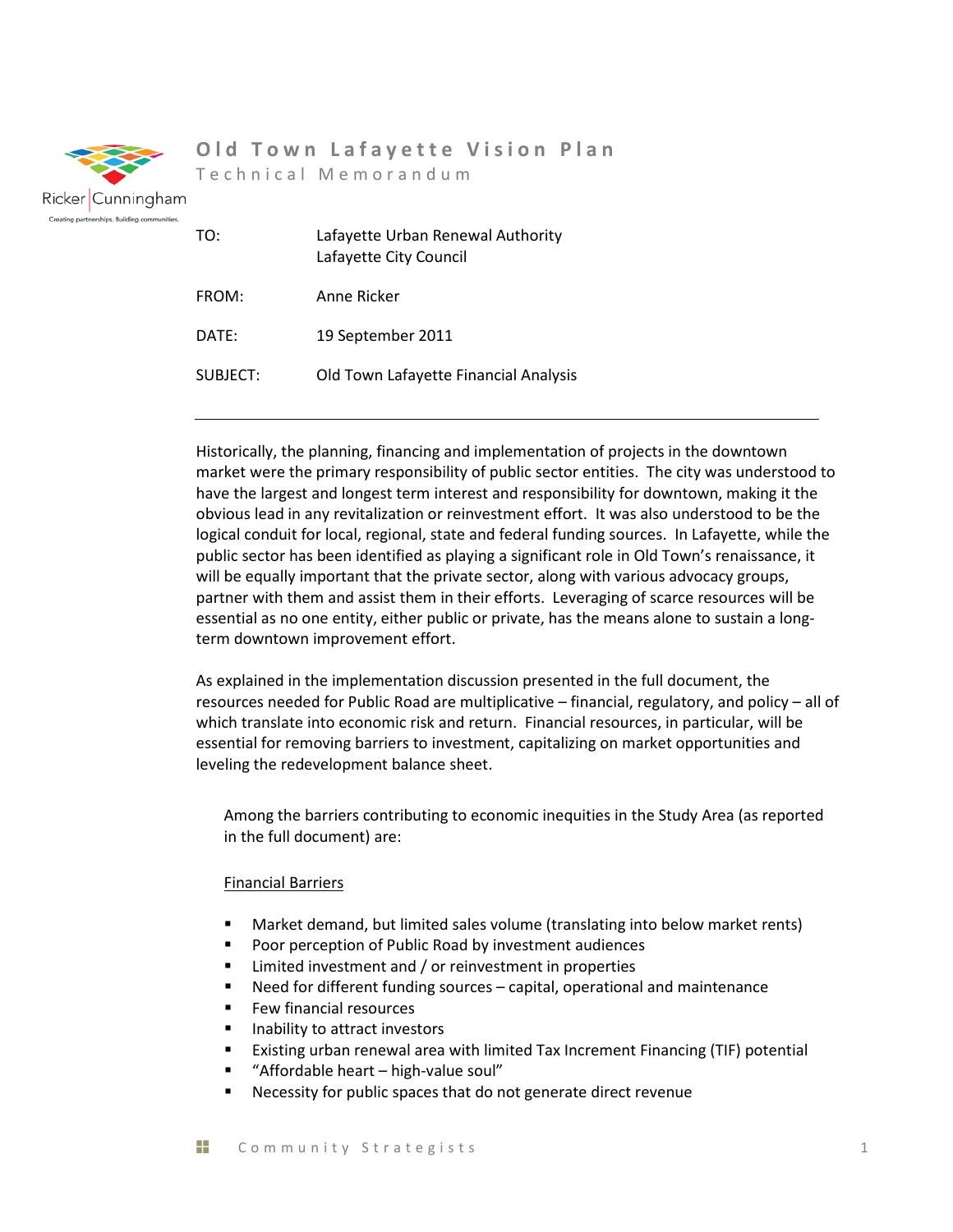

Limited demand for new commercial construction

Market Opportunities

Among the market conditions contributing to economic inequities in the Study Area (as reported in the full document) are:

Trade Area (10 mile drive time), in 2010, comprised – 94,800 persons and 31,000 households \$35,371 per capita income compared to a national per capita income of \$27,851 \$95,555 average household income compared to a national average household income of \$72,075 Public Road (Study Area) has an existing inventory of – 150,500 square feet of GAFO\* sales tax generating space 49,750 square feet of Food and Beverage sales tax generating space 15,000 square feet of Food and Beverage non-sales tax generating space (vacant) GAFO = General Merchandise, Apparel, Accessories, Furniture and Other Trade Area (10 mile drive time), in 2010 had – GAFO sales of \$383 million Food and Beverage sales of \$248 million Public Road (Study Area), in 2010, had – GAFO sales of \$8.6 million (2.3% of trade area sales) Food and Beverage sales of \$6.5 million (2.6% of trade area sales) Public Road (Study Area), in 2010, had – GAFO sales of \$57 per square foot (compared to Highway 287 sales of \$300 psf) Food and Beverage sales of \$130 per square foot (compared to Highway 287 sales of \$500 psf) Public Road (Study Area) has the potential to **grow** (by 2016) – GAFO sales to \$21.6 million (5.6% of expanded trade area sales) Food and Beverage sales to \$15.5 million (6.2% of expanded trade area sales) **and add** - Gallery and Studio sales of \$3.8 million These estimates assume – No net new commercial or gallery space on the corridor Reconstituted existing operators New operators in existing uses Conversions of existing spaces for gallery and studio space Reinvestment and new investment beginning in 2012 and uses stabilizing in 2015

Redevelopment Balance Sheet

While all of the factors presented above (barriers and conditions) contribute to an imbalance on the Public Road redevelopment balance sheet, those that had the most significant influence on the sources and uses identified to advance the vision included: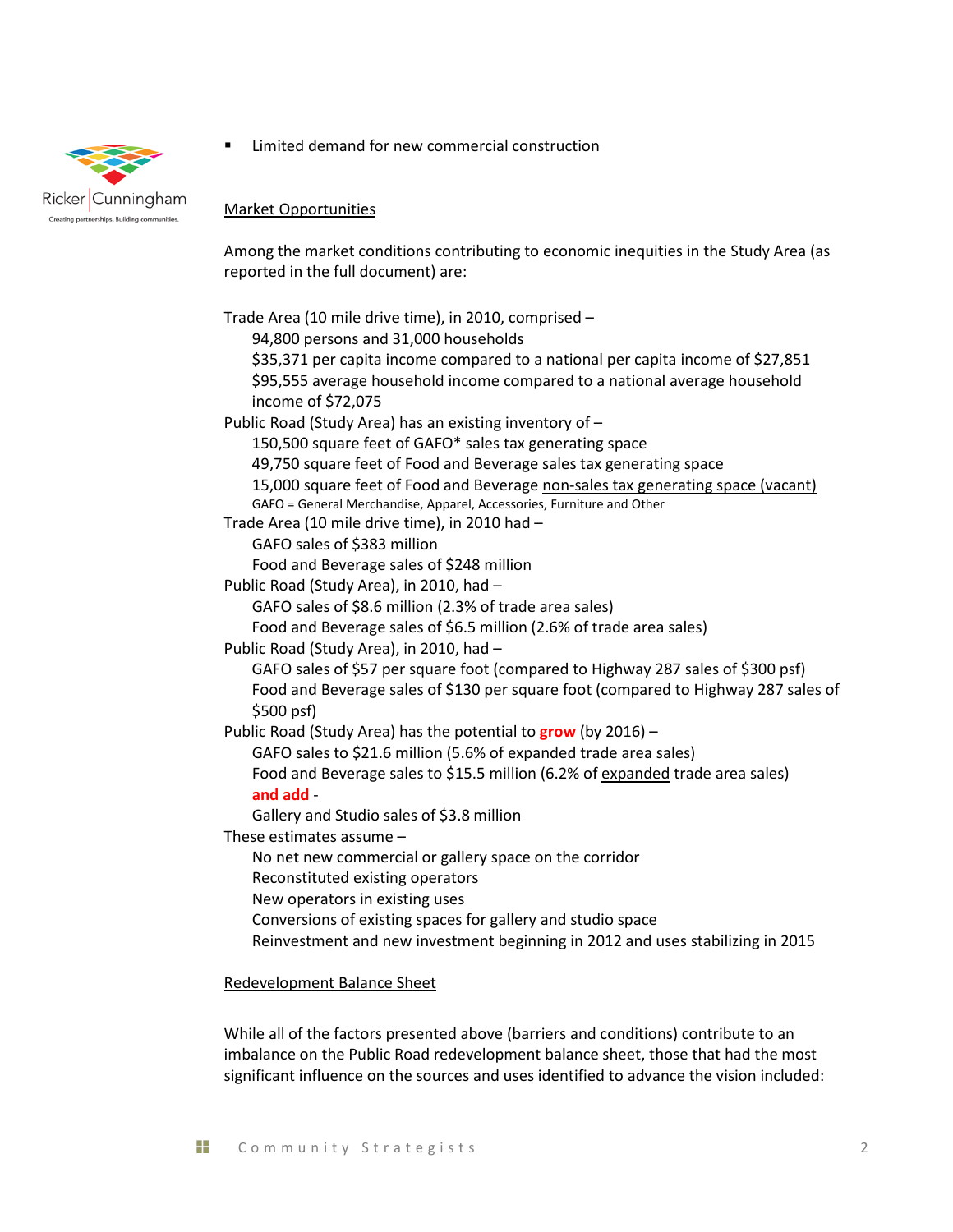

- Limited TIF potential
	- No need for new commercial space
	- **No new residential (regulation preclude)**
	- **High base**
- **Limited life**
- Market under-served by existing tenant mix
- Low sales performance and market capture

The Old Town Lafayette Vision balance is summarized as follows:

- **Uses**
	- Public Road capital expenses **\$1.0m - \$3.0m**
	- Building retrofits **\$6m to \$10m (\$300m through stabilization)**
	- Maintenance of public spaces **\$250K per year**
- **Sources** 
	- CRA dollars
	- **Loan pool**
	- **City grants / loans**
	- **Special district (5 mils) \$80K per year**
	- Public Improvement Fee
	- **Reconstituted TIF** 
		- Reset the base and start over
		- Combine TIF districts (**\$11.6m property, \$7.5m sales)**
		- Residential uses **(\$6.4m property)**

Assumptions inherent in the figures presented above include:

- Public Road improvements will be phased
- **Public sector will participate in the adaptation of existing buildings for future** tenants
- **Property owners in the Study Area will fund the on-going maintenance of public** spaces
- Tax Increment Financing will be a primary funding source, but that the projected revenue stream within the existing urban renewal area will have to increase (either by redefining its boundaries, resetting the base, starting the TIF clock over, combining existing districts and / or introducing new residential products)

Note: The impact of increasing TIF revenue through these means is summarized in the tables below. The detailed analysis that supports these figures is attached to this memo.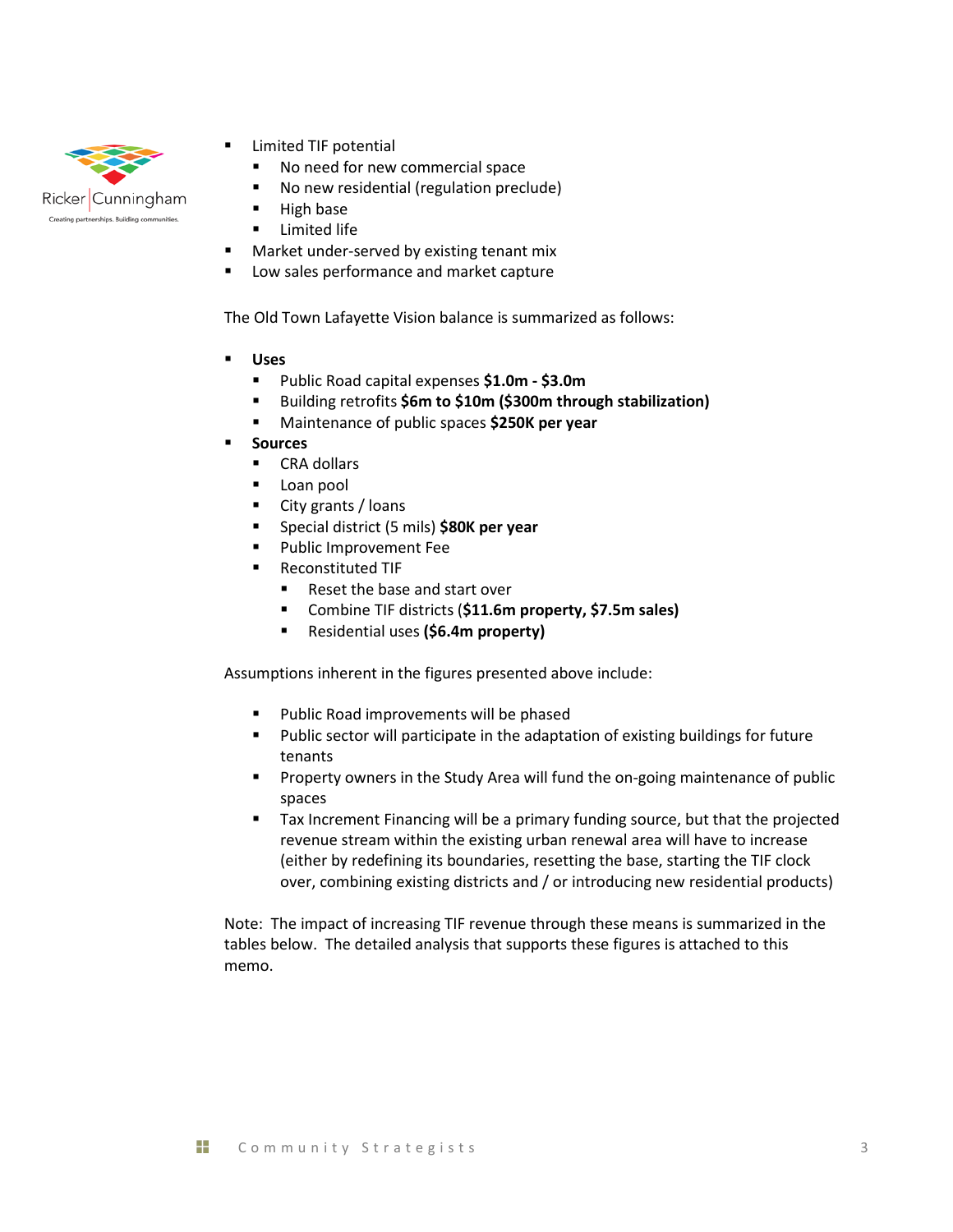

Existing TIF Estimates (Old Town and South Boulder Road Combined): Through 2020

| \$0.5 million<br>Sales Tax TIF:<br>\$0.2 million<br><b>Other Revenue:</b> |                          |               |
|---------------------------------------------------------------------------|--------------------------|---------------|
|                                                                           | <b>Property Tax TIF:</b> | \$1.0 million |
|                                                                           |                          |               |

| <b>Potential New Development</b>        | Old Town | South Boulder Road | <b>Combined Area</b> |
|-----------------------------------------|----------|--------------------|----------------------|
| Retail (Sq Ft)                          | 15,000   | 35,000             | 50,000               |
| Office/Employment (Sq Ft)               | 15,000   | 35,000             | 50,000               |
| Residential (2/3 Ownership; 1/3 Rental) | 300      | 100                | 400                  |
|                                         |          |                    |                      |

| <b>New URA</b>          | Old Town      | South Boulder Road | <b>Combined Area</b> |
|-------------------------|---------------|--------------------|----------------------|
| <b>Property Tax TIF</b> | \$6.1 million | S5.5 million       | \$11.6 million       |
| Sales Tax TIF           | \$2.3 million | \$5.2 million      | \$7.5 million        |
|                         |               |                    | \$19.1 million       |

Downtown redevelopment is never easy, but always exciting. It is challenging, and as such requires higher levels of analysis, planning and assistance, in order to attract the right type of investment and developer interest. Downtown, while the heart of the community, is but one subset of a larger market, and as such, has strengths which can be capitalized on and limitations which should be overcome. These limitations, referred to in this report as barriers, pose unique obstacles which require unique solutions. Downtown has a tremendous influence on the economic well-being of the entire region. Regions with stronger downtowns have stronger regional economies. Therefore, it is widely accepted that early projects in any revitalization effort should be assisted at least until market conditions reach levels where new construction can more than support itself. The goal of this financing strategy for the Old Town Lafayette Vision is to assemble a variety of resources that can be used for different line items in the pre-development, development and operating spreadsheets.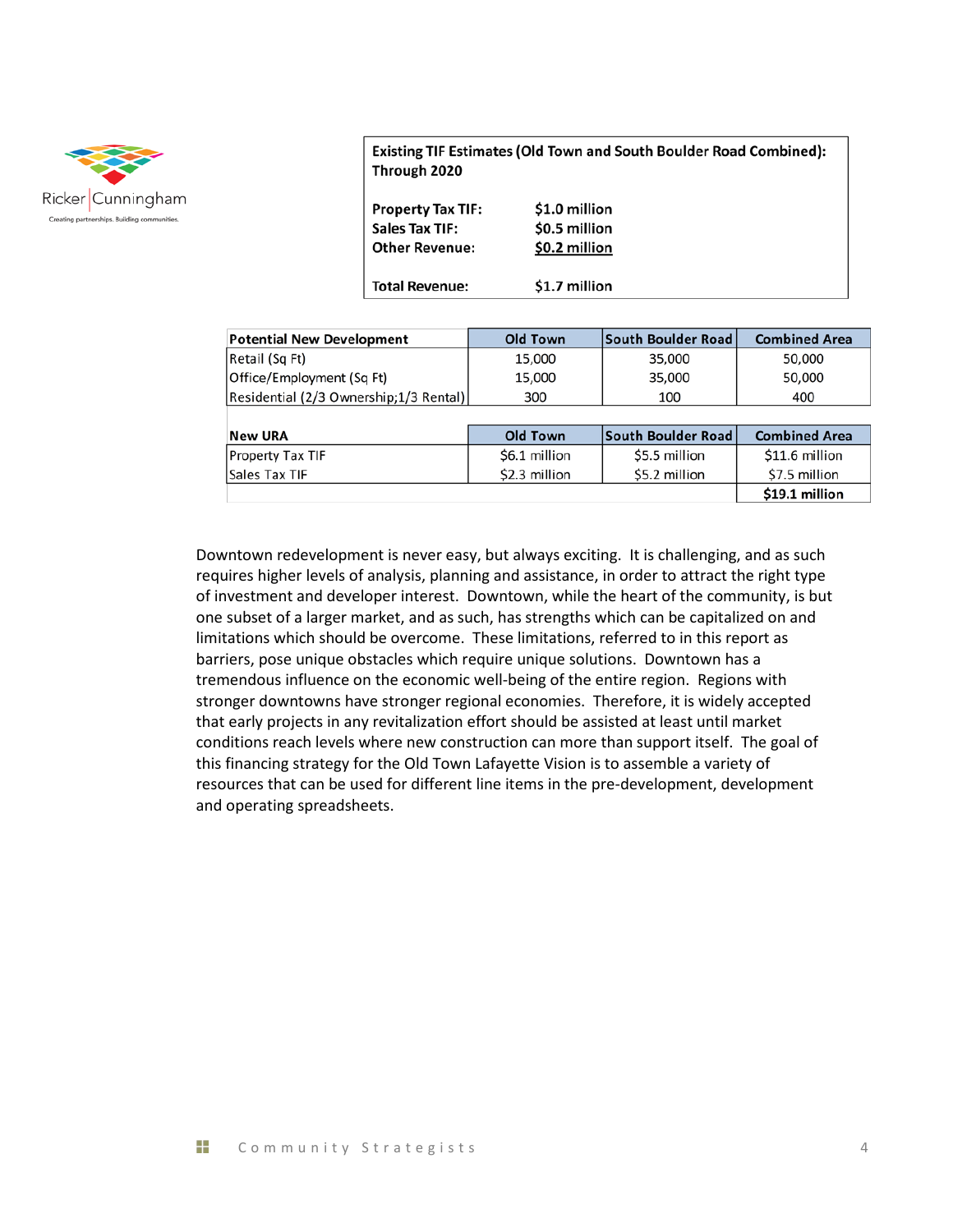## **TABLE 1 LAFAYETTE URBAN RENEWAL AUTHORITY DOWNTOWN LAFAYETTE POTENTIAL TIF ESTIMATES AUGUST 2011**

|                                       | <b>Cumulative Total By:</b> |             |             |              |              |  |  |  |  |
|---------------------------------------|-----------------------------|-------------|-------------|--------------|--------------|--|--|--|--|
| Downtown Lafayette Urban Renewal Area | 2016                        | 2021        | 2026        | 2031         | 2036         |  |  |  |  |
|                                       |                             |             |             |              |              |  |  |  |  |
| Incremental Property Tax Revenues     | \$93,856                    | \$1,171,788 | \$3,704,469 | \$7,383,240  | \$11,601,929 |  |  |  |  |
| Incremental Sales Tax Revenues        | \$78.045                    | \$966,641   | \$2,913,126 | \$5,133,916  | \$7,467,990  |  |  |  |  |
| <b>Total Tax Revenue Increment</b>    | \$171,901                   | \$2,138,429 | \$6,617,595 | \$12,517,156 | \$19,069,918 |  |  |  |  |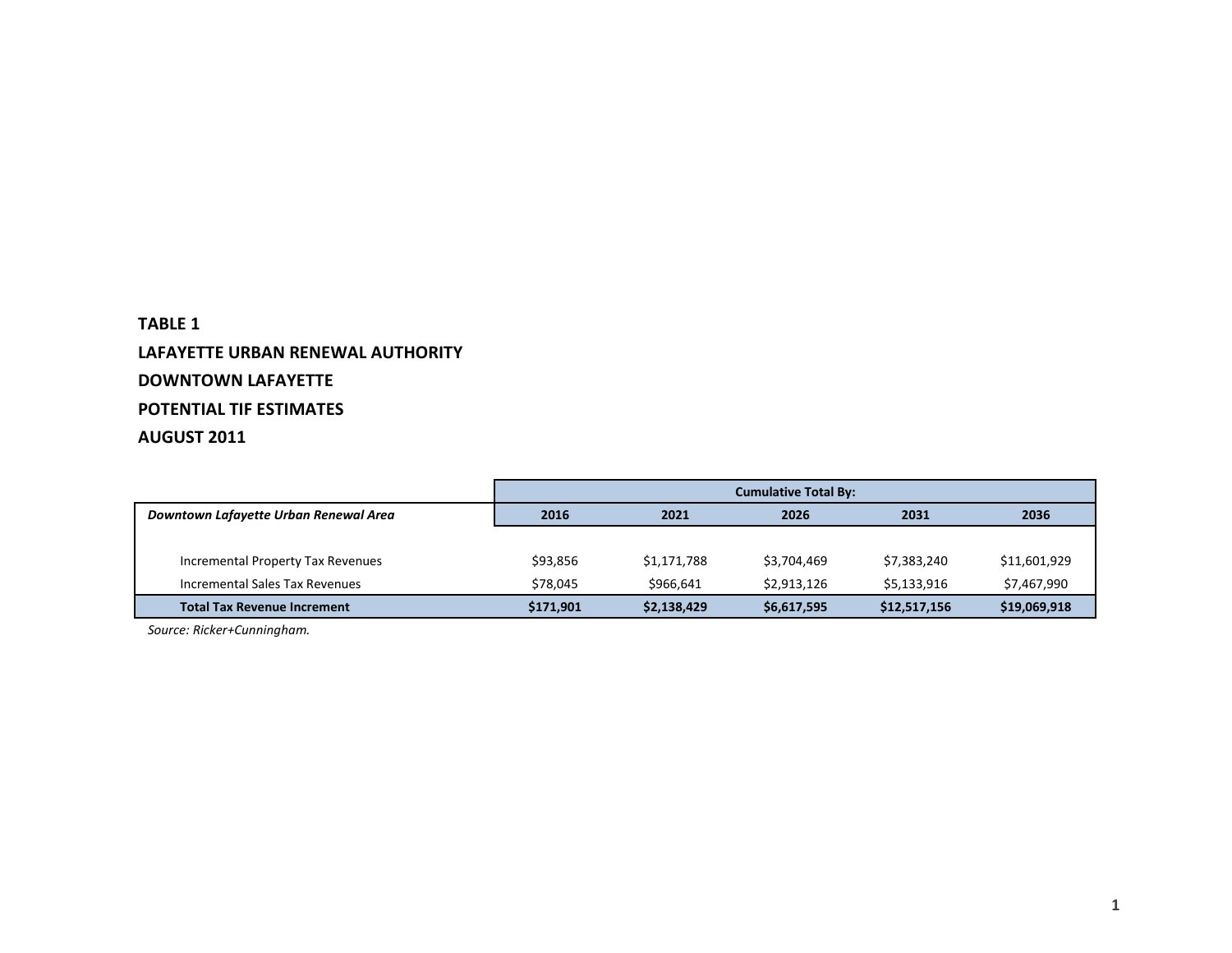# **TABLE 2 LAFAYETTE URBAN RENEWAL AUTHORITY DOWNTOWN LAFAYETTE POTENTIAL TIF ESTIMATES AUGUST 2011**

#### **Development Program**

|                                         | <b>Building</b> |
|-----------------------------------------|-----------------|
| New Redevelopment:                      | SF/Units        |
| Retail                                  | 50,000          |
| Office/Employment                       | 50,000          |
| Residential (2/3 Ownership; 1/3 Rental) | 400             |

| <b>Annual Property Tax Revenue Estimates</b>                  |           |             |             |              |             | Year        |              |              |              |              |
|---------------------------------------------------------------|-----------|-------------|-------------|--------------|-------------|-------------|--------------|--------------|--------------|--------------|
|                                                               |           | 2012        | 2013        | 2014         | 2015        | 2016        | 2017         | 2018         | 2019         | 2020         |
| <b>Estimated Cumulative Development Demand:</b>               |           |             |             |              |             |             |              |              |              |              |
| Retail                                                        |           | 0           | $\Omega$    | $\mathbf 0$  | 0           | 10,000      | 10,000       | 20,000       | 20,000       | 30,000       |
| Office/Employment                                             |           | $\mathbf 0$ |             | $\mathbf 0$  | 0           | 10,000      | 10,000       | 20,000       | 20,000       | 30,000       |
| Residential (High-Density)                                    |           | $\mathbf 0$ | 15          | 30           | 45          | 60          | 80           | 100          | 120          | 140          |
| <b>Estimated Development Market Value:</b>                    |           |             |             |              |             |             |              |              |              |              |
| Retail                                                        | \$120     | \$0         | \$0         | \$0          | \$0         | \$1,248,725 | \$1,261,212  | \$2,547,648  | \$2,573,125  | \$3,898,284  |
| Office/Employment                                             | \$120     | \$0         | \$0         | \$0          | \$0         | \$1,248,725 | \$1,261,212  | \$2,547,648  | \$2,573,125  | \$3,898,284  |
| Residential (High-Density)                                    | \$160,000 | \$0         | \$2,424,000 | \$4,896,480  | \$7,418,167 | \$9,989,798 | \$13,452,929 | \$16,984,322 | \$20,584,999 | \$24,255,990 |
| <b>Estimated Development Assessed Value:</b>                  |           |             |             |              |             |             |              |              |              |              |
| Retail                                                        | 29%       | \$0         | \$0         | \$0          | \$0         | \$362,130   | \$365,751    | \$738,818    | \$746,206    | \$1,130,502  |
| Office/Employment                                             | 29%       | \$0         | \$0         | \$0          | \$0         | \$362,130   | \$365,751    | \$738,818    | \$746,206    | \$1,130,502  |
| Residential (High-Density)                                    | 7.96%     | \$0         | \$192,950   | \$389,760    | \$590,486   | \$795,188   | \$1,070,853  | \$1,351,952  | \$1,638,566  | \$1,930,777  |
| Estimated Development Property Tax Revenues (80 mills):       |           |             |             |              |             |             |              |              |              |              |
| Retail                                                        | 0.08000   | \$0         | \$0         | \$0          | \$0         | \$0         | \$28,970     | \$29,260     | \$59,105     | \$59,696     |
| Office/Employment                                             | 0.08000   | \$0         | \$0         | \$0          | \$0         | \$0         | \$28,970     | \$29,260     | \$59,105     | \$59,696     |
| Residential (High-Density)                                    | 0.08000   | \$0         | \$0         | \$15,436     | \$31,181    | \$47,239    | \$63,615     | \$85,668     | \$108,156    | \$131,085    |
| <b>Total Property Tax Revenues from New Development:</b>      |           | \$0         | \$0         | \$15,436     | \$31,181    | \$47,239    | \$121,556    | \$144,188    | \$226,367    | \$250,478    |
| <b>Total Property Tax Revenues from Existing Development:</b> |           | \$1,331,382 | \$1,344,696 | \$1,344,696  | \$1,358,143 | \$1,358,143 | \$1,371,724  | \$1,371,724  | \$1,385,441  | \$1,385,441  |
| <b>Total Property Tax Revenues:</b>                           |           | \$1,331,382 | \$1,344,696 | \$1,360,132  | \$1,389,324 | \$1,405,382 | \$1,493,280  | \$1,515,913  | \$1,611,808  | \$1,635,920  |
| <b>Existing Property Tax Base:</b>                            |           | \$1,331,382 | \$1,344,696 | \$1,344,696  | \$1,358,143 | \$1,358,143 | \$1,371,724  | \$1,371,724  | \$1,385,441  | \$1,385,441  |
| <b>Total Property Tax Increment:</b>                          |           | \$0\$       | \$0\$       | \$15,436     | \$31,181    | \$47,239    | \$121,556    | \$144,188    | \$226,367    | \$250,478    |
| <b>Annual Sales Tax Revenue Estimates</b>                     |           |             |             |              |             | Year        |              |              |              |              |
|                                                               |           | 2012        | 2013        | 2014         | 2015        | 2016        | 2017         | 2018         | 2019         | 2020         |
| <b>Estimated Cumulative Retail Development:</b>               |           | $\Omega$    | $\Omega$    | $\mathbf{0}$ | $\Omega$    | 10,000      | 10,000       | 20,000       | 20,000       | 30,000       |
| <b>Estimated Taxable Retail Sales from New Development:</b>   | \$250     | \$በ         | \$በ         | \$በ          | . \$በ       | \$2601510   | \$262752     | \$5 307 601  | \$5 360 677  | \$8 121 425  |

|                                                             |       | ZUIZ | <b>ZU13</b> | <b>ZU14</b> | ZUIS | <b>ZUID</b> | ZUI <i>i</i> | ZUI 5       | <b>ZUIJ</b> | ZUZU        |
|-------------------------------------------------------------|-------|------|-------------|-------------|------|-------------|--------------|-------------|-------------|-------------|
| <b>Estimated Cumulative Retail Development:</b>             |       |      |             |             |      | 10,000      | 10,000       | 20,000      | 20,000      | 30,000      |
| <b>Estimated Taxable Retail Sales from New Development:</b> | \$250 |      |             | \$0         | \$0  | \$2,601,510 | \$2,627,525  | \$5,307,601 | \$5,360,677 | \$8,121,425 |
| <b>Total Sales Tax Revenues from New Development:</b>       | 3.00% | ¢∩   |             | \$0         | \$0  | \$78,045    | \$78,826     | \$159,228   | \$160,820   | \$243,643   |
| <b>Total Sales Tax Revenue from Existing Development:</b>   |       |      |             | \$0         | SO.  |             | \$0          |             |             | \$0         |
| <b>Total Sales Tax Revenues:</b>                            |       |      |             | \$0         | \$0  | \$78,045    | \$78,826     | \$159,228   | \$160,820   | \$243,643   |
| <b>Existing Sales Tax Base:</b>                             |       |      |             | \$0         | SO.  |             | S0           |             |             | \$0         |
| <b>Total Sales Tax Increment:</b>                           |       |      |             | <b>SO</b>   | SN.  | \$78,045    | \$78,826     | \$159,228   | \$160,820   | \$243,643   |
|                                                             |       |      |             |             |      |             |              |             |             |             |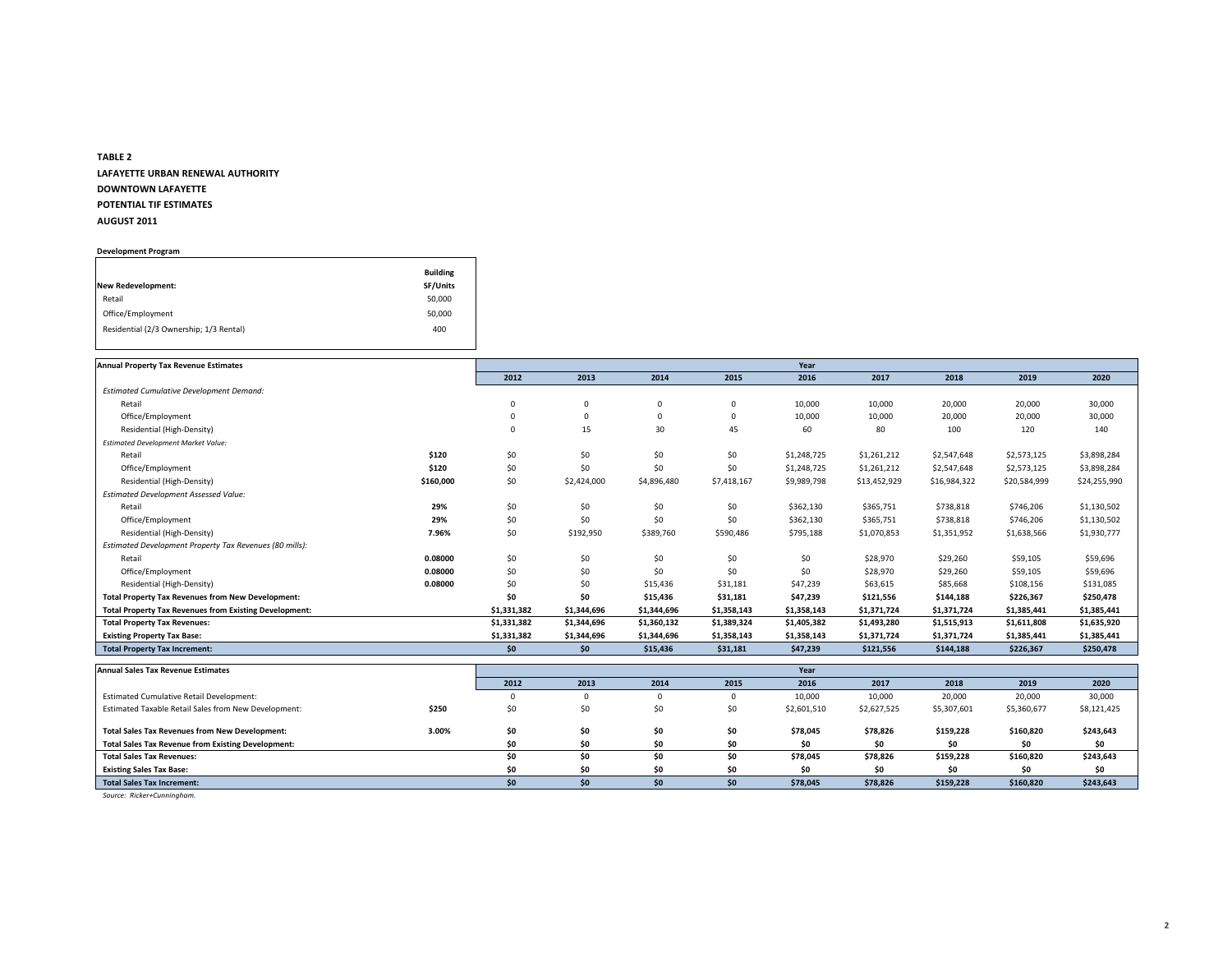# **TABLE 2 LAFAYETTE URBAN RENEWAL AUTHORITY DOWNTOWN LAFAYETTE POTENTIAL TIF ESTIMATES AUGUST 2011**

**Development Program**

|                                         | <b>Building</b> |
|-----------------------------------------|-----------------|
| <b>New Redevelopment:</b>               | SF/Units        |
| Retail                                  | 50,000          |
| Office/Employment                       | 50,000          |
| Residential (2/3 Ownership; 1/3 Rental) | 400             |

| <b>Annual Property Tax Revenue Estimates</b>                   |              |              |              |              | Year         |              |              |              |
|----------------------------------------------------------------|--------------|--------------|--------------|--------------|--------------|--------------|--------------|--------------|
|                                                                | 2021         | 2022         | 2023         | 2024         | 2025         | 2026         | 2027         | 2028         |
| <b>Estimated Cumulative Development Demand:</b>                |              |              |              |              |              |              |              |              |
| Retail                                                         | 30,000       | 40,000       | 40,000       | 50,000       | 50,000       | 50,000       | 50,000       | 50,000       |
| Office/Employment                                              | 30,000       | 40,000       | 40,000       | 50,000       | 50,000       | 50,000       | 50,000       | 50,000       |
| Residential (High-Density)                                     | 165          | 190          | 215          | 240          | 265          | 290          | 315          | 340          |
| <b>Estimated Development Market Value:</b>                     |              |              |              |              |              |              |              |              |
| \$120<br>Retail                                                | \$3,937,267  | \$5,302,186  | \$5,355,208  | \$6,760,950  | \$6,828,560  | \$6,896,845  | \$6,965,814  | \$7,035,472  |
| \$120<br>Office/Employment                                     | \$3,937,267  | \$5,302,186  | \$5,355,208  | \$6,760,950  | \$6,828,560  | \$6,896,845  | \$6,965,814  | \$7,035,472  |
| Residential (High-Density)<br>\$160,000                        | \$28,873,291 | \$33,580,513 | \$38,378,991 | \$43,270,081 | \$48,255,155 | \$53,335,603 | \$58,512,835 | \$63,788,278 |
| Estimated Development Assessed Value:                          |              |              |              |              |              |              |              |              |
| 29%<br>Retail                                                  | \$1,141,807  | \$1,537,634  | \$1,553,010  | \$1,960,676  | \$1,980,282  | \$2,000,085  | \$2,020,086  | \$2,040,287  |
| Office/Employment<br>29%                                       | \$1,141,807  | \$1,537,634  | \$1,553,010  | \$1,960,676  | \$1,980,282  | \$2,000,085  | \$2,020,086  | \$2,040,287  |
| Residential (High-Density)<br>7.96%                            | \$2,298,314  | \$2,673,009  | \$3,054,968  | \$3,444,298  | \$3,841,110  | \$4,245,514  | \$4,657,622  | \$5,077,547  |
| Estimated Development Property Tax Revenues (80 mills):        |              |              |              |              |              |              |              |              |
| Retail<br>0.08000                                              | \$90,440     | \$91,345     | \$123,011    | \$124,241    | \$156,854    | \$158,423    | \$160,007    | \$161,607    |
| Office/Employment<br>0.08000                                   | \$90,440     | \$91,345     | \$123,011    | \$124,241    | \$156,854    | \$158,423    | \$160,007    | \$161,607    |
| Residential (High-Density)<br>0.08000                          | \$154,462    | \$183,865    | \$213,841    | \$244,397    | \$275,544    | \$307,289    | \$339,641    | \$372,610    |
| <b>Total Property Tax Revenues from New Development:</b>       | \$335,343    | \$366,554    | \$459,862    | \$492,879    | \$589,252    | \$624,134    | \$659,655    | \$695,823    |
| <b>Total Property Tax Revenues from Existing Development:</b>  | \$1,399,296  | \$1,399,296  | \$1,413,289  | \$1,413,289  | \$1,427,422  | \$1,427,422  | \$1,441,696  | \$1,441,696  |
| <b>Total Property Tax Revenues:</b>                            | \$1,734,638  | \$1,765,850  | \$1,873,151  | \$1,906,168  | \$2,016,674  | \$2,051,556  | \$2,101,351  | \$2,137,519  |
| <b>Existing Property Tax Base:</b>                             | \$1,399,296  | \$1,399,296  | \$1,413,289  | \$1,413,289  | \$1,427,422  | \$1,427,422  | \$1,441,696  | \$1,441,696  |
| <b>Total Property Tax Increment:</b>                           | \$335,343    | \$366,554    | \$459,862    | \$492,879    | \$589,252    | \$624,134    | \$659,655    | \$695,823    |
| <b>Annual Sales Tax Revenue Estimates</b>                      |              |              |              |              | Year         |              |              |              |
|                                                                | 2021         | 2022         | 2023         | 2024         | 2025         | 2026         | 2027         | 2028         |
| <b>Estimated Cumulative Retail Development:</b>                | 30,000       | 40,000       | 40,000       | 50,000       | 50,000       | 50,000       | 50,000       | 50,000       |
| Estimated Taxable Retail Sales from New Development:<br>\$250  | \$8,202,640  | \$11,046,221 | \$11,156,683 | \$14,085,313 | \$14,226,166 | \$14,368,428 | \$14,512,112 | \$14,657,233 |
| <b>Total Sales Tax Revenues from New Development:</b><br>3.00% | \$246,079    | \$331,387    | \$334,701    | \$422,559    | \$426,785    | \$431,053    | \$435,363    | \$439,717    |
| <b>Total Sales Tax Revenue from Existing Development:</b>      | \$0          | \$0          | \$0          | \$0          | \$0          | \$0          | \$0          | \$0          |
| <b>Total Sales Tax Revenues:</b>                               | \$246,079    | \$331,387    | \$334,701    | \$422,559    | \$426,785    | \$431,053    | \$435,363    | \$439,717    |
| <b>Existing Sales Tax Base:</b>                                | \$0          | \$0          | \$0          | \$0          | \$0          | \$0          | \$0          | \$0          |
| <b>Total Sales Tax Increment:</b>                              | \$246,079    | \$331,387    | \$334,701    | \$422,559    | \$426,785    | \$431,053    | \$435,363    | \$439,717    |